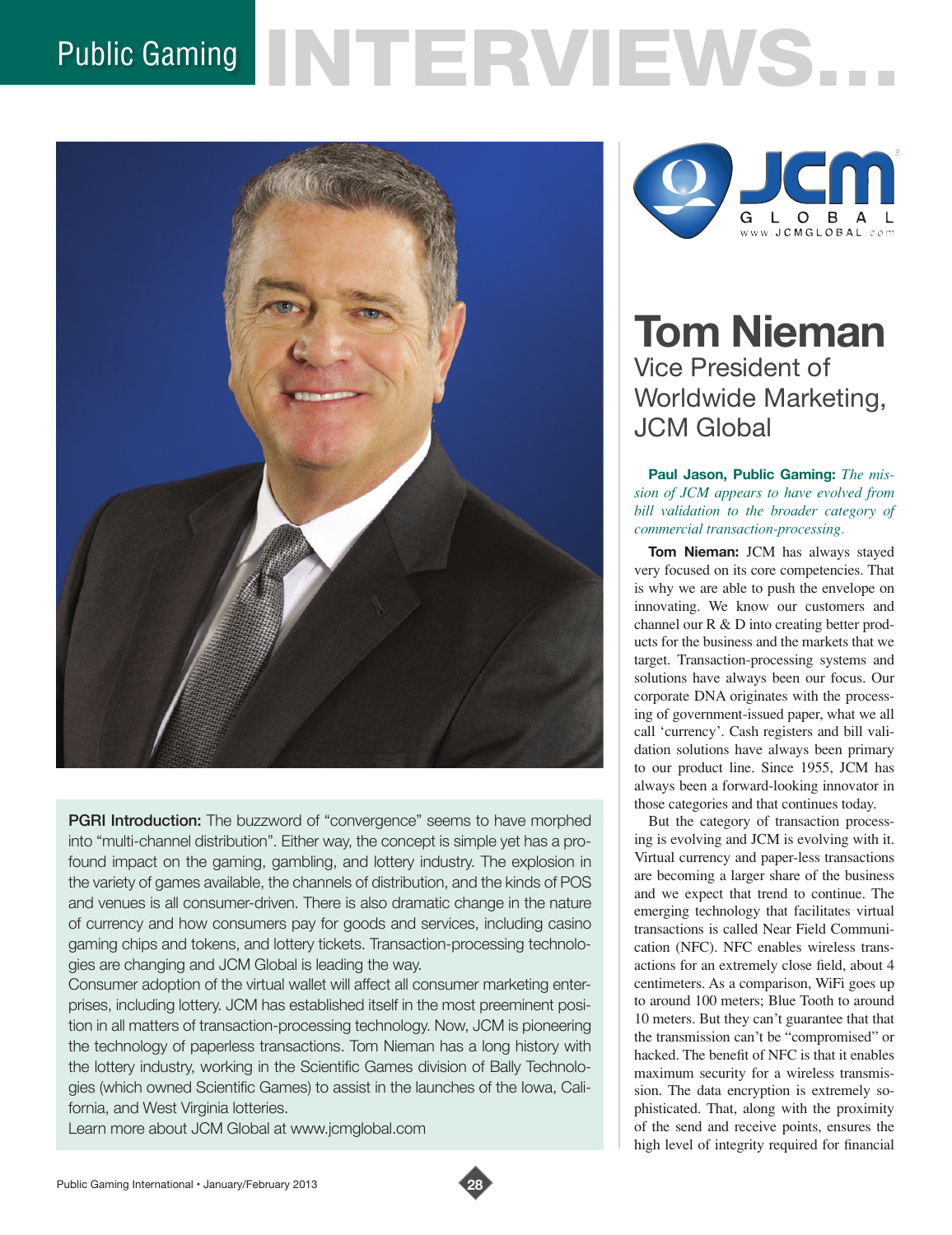and other types of sensitive transmissions.

The consumer device that will make best use of NFC is likely to be the smart-phone. A virtual wallet housed within your smart-phone can be the tool to execute a transaction with no cash or paper exchanged. JCM is integrating this new NFC technology into our systems and creating new solutions that will enable the consumer to execute virtual, or cash-less, transactions. The Japanese consumer is already past the early adopter stage of this technology. NFC-enabled smart-phone applications are used every day by the majority of Japanese consumers.

#### *Why is NFC technology being embraced by the Japanese consumer ahead of other global markets?*

**T. Nieman:** All new technologies need a driver to push it over the threshold to gain widespread consumer acceptance. Once it gets past that proverbial 'tipping point', consumer adoption explodes. For small business computing, it was spreadsheet applications. For the internet, it was e-mail. For NFC technology to take hold in Japan, the driver was Public Transportation. Much more than anywhere else in the world, public transportation is an integral part of the life of every Japanese consumer. The traffic congestion is such that everyone uses public transportation. So, anything that can make the whole system faster and more convenient is going to get a quick and positive response from the consumer. NFC enables the commuter to load their smartphone with value without standing in line at a kiosk. That's a huge timesaver and an incredible convenience. It is interesting to see how incredibly easy NFC-enabled smartphones are to use. Women don't even remove their phone from their purse when passing the turn-style. Just like ATM usage in the sense that as soon as the consumer gets familiar with it, they can't imagine how they ever endured the inconvenience of dealing with a bank teller every time they needed cash! And also just like with the ATM, it needed to be demonstrated that it would work flawlessly 100% of the time. The consumer needs to be 100% confident that the transaction is executed accurately, that the records are all posted and updated correctly, that everything is performed without a glitch. After all, this involves money and identity, so there is zero tolerance for error of any kind. The ATM was introduced over twenty years ago and the consumer is much more sophisticated now. It still takes time, but the willingness to accept and the ability to learn a new technology is much more evolved now.

Easier for the consumer, for the operator, for everybody, for all the stakeholders impacted positively by the benefits that came out of NFC. So I don't know if each market will need to find its first mover, its primary driver, but there needs to be something like that for a German market to get onboard; for the U.S. market to get onboard; for others all around the world to adopt a new technology.

The Japanese consumer has evolved the NFC technology adaptation because it fulfilled its promise – convenient, accurate and secure.A day does not go by without the Japanese consumer using the NFC technology to buy lunch at McDonald's, to board an airplane, to access a restricted area, or to buy a lottery ticket. The NFC enabled mobile has become an integral part of their lives.

I think it is just a matter of getting familiar with and learning to trust the technology. It took a couple of years for the application of NFC technology to mobile to become widely accepted in Japan. But it's just like any new technology.

JCM Global is the worldwide leader and most trusted name in currency and transaction management. JCM began over 50 years ago as a manufacturer of cash registers, continues today as a worldwide leading manufacturer of cash registers, and has since leveraged its core competencies and IP into a diversified range of industries, including gaming, vending, retail, financial, transportation, security, and custom applications. JCM's market share is around 75% in its core product categories. In 1981, the company began to construct and sell bill validators for the Japanese Yen. As more and more U.S. currency notes were in worldwide circulation, JCM evolved its bill validator for U.S. currency and the Deutsche Mark in 1986. In 1987, JCM Gold (Hong Kong) was established as the first overseas manufacturing plant for JCM's cash registers. JCM American was incorporated in the U.S. in New Jersey, and opened offices in Düsseldorf in 1999 and the UK in 2004.

The company entered new territory in 1988, when JCM applied its technology and skill-sets to the business of handling money and dispensing tokens for the pachinko and patchisuro parlors in Japan Building on these ideas in the U.S., a revolutionary new concept was created: a side-mounted bill validator for casino gaming devices. The idea was met with success and JCM sold side-mounted bill validators for machines that dispensed rolled coins, and the casinos realized a dramatic increase in consumer play and satisfaction.. This success led to the development of the first up-stacker validator, and in the early 1990s, a partnership was forged with leading slot manufacturer IGT to deploy the new device in IGT video lottery machines (VLT's).

JCM's innovative spirit led to the development of its unique embedded bill validator with lockable and removable cash box. The unit's design satisfied the requirements and regulations of the major U.S. gaming jurisdictions, and as a result, that design played a major role in the implementation of the bill validator in the gaming industry - something that more than 1.5 million slot machines around the globe depend on today.

JCM's expertise in the bill validator business has resulted in the development of strong working relationships with the U.S. Treasury and the Bureau of Engraving and Printing. This relationship allows JCM to routinely meet with these agencies as new currency is developed, provides access to new prior to general distribution, including overt and covert security features being incorporated into banknotes, and enabes JCM to have software upgrades available for operators before consumers have newly designed currency in their hands. In addition to staying ahead of legitimate currency changes, JCM also stays on top of technology used to create counterfeit money, and meets with the government when new counterfeits are detected to ensure new software can be developed to detect and reject counterfeits.

JCM's innovative spirit has always led to the creation of products that are technologically innovative, and the company's work has been recognized with several patents and trademarks. With a solid track record, today JCM offers a wide range of capabilities including currency recognition/validation, operational intelligence/intelligent report, micro transport, magnetic and optical sensing, contact image sensing(CIS), bulk note acceptance, note recycling, note centering and thermal printing. Other innovative product features include the ability to dispense customer paper tokens, cash, coupons or tickets, barcode reading technology, intelligent cash box technology, international currency acceptance for up to 80 countries and much more.

JCM believes in constant innovation, growth, and diversification. In addition to the company's core of engineers, every employee at JCM constantly strives to conceive of innovative solutions to improve the cash-handling process. We picture ourselves not as vendors, but as partners with our clients, deepening relationships by listening to their challenges, and creating leading solutions.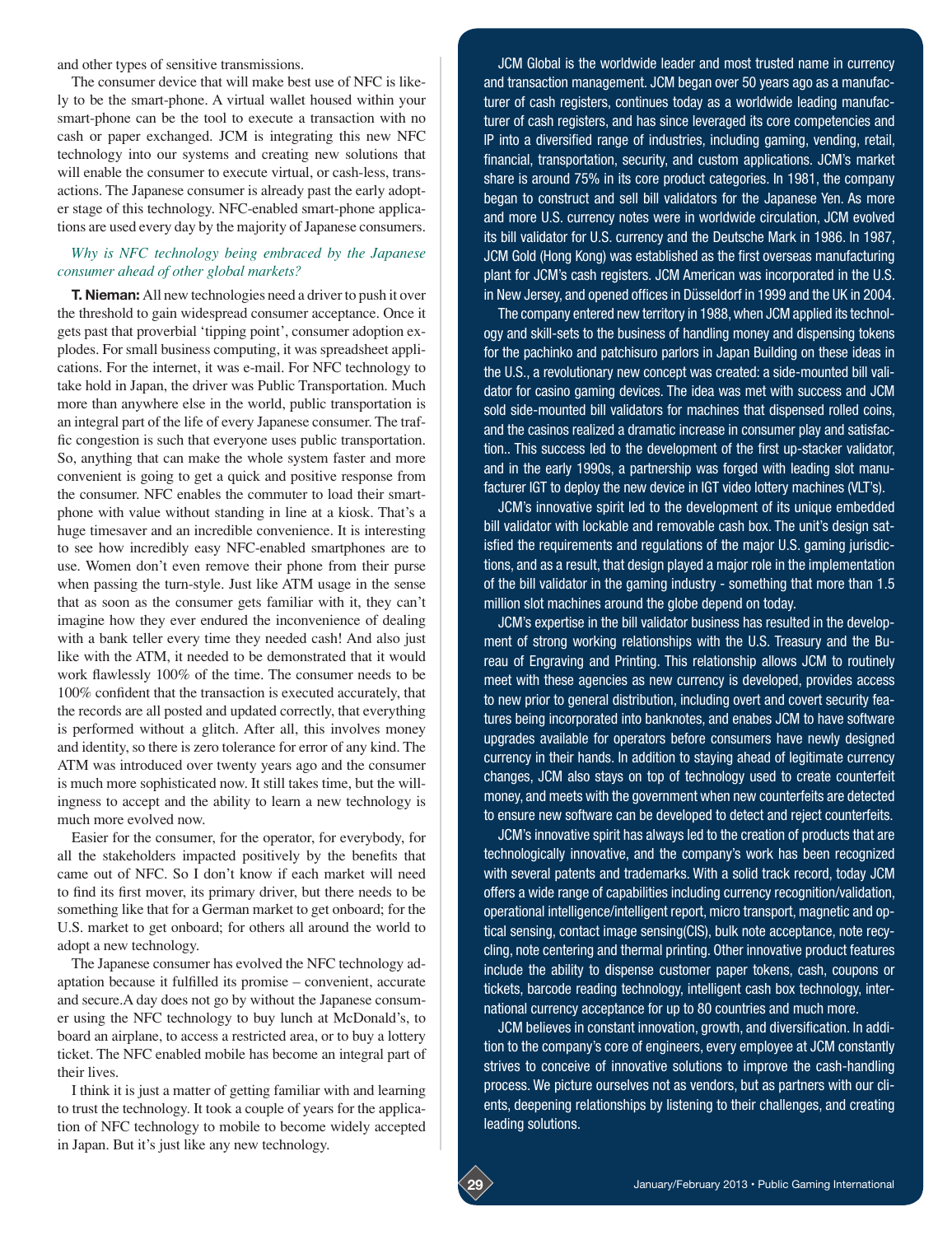## JCM GLOBAL EVOLVES IVIZION'S "FOUNDATION OF INTELLIGENT VALIDATION"

JCM Global, is helping casinos everywhere evolve their gaming floors to be even more accurate, secure and rewarding. JCM Global's collection of highly evolved products are helping operators be even better, smarter and faster than ever.

JCM is evolving its award-winning iVIZION® bill validator, building on iVIZION's foundation of intelligent validation. iVIZION is the most advanced bill validator the gaming industry has ever seen, and the product has been breaking sales records around the world. iVIZION is evolving with JCM's new DNA (Dynamic Network Applications), an incredible set of bundled enhancement tools that empower gaming operators to do much more than ever thought possible, and in real time.

Operating wirelessly or hard-wired, DNA passively monitors the EGM "SAS" line for critical housekeeping data, while securing two-way communication with all critical peripheral components. With JCM's DNA, operators can get extensive reports in real time and deliver firmware updates instantly, with no downtime, across the entire operation. DNA also enables regulators to instantly verify peripheral devices, software versions, view reports and more. DNA can facilitate promotional coupon printing or random bonusing. DNA can deliver and publish content to EGM digital displays from a central server., offering concierge services or other regulated gaming opportunities. In other words, this original technology is even further enhancing profitability, productivity and efficiency.

The evolution continues to table games with the new iV8™ table game bill validator, which gives operators "Intelligent Validation At 8 Notes Per Second." The revolutionary iV8 bill validator was developed specifically for the high-volume table game marketplaces like Macau and Singapore. iV8 has a compact, sleek, streamline design and has been proven to increase play time. JCM will show iV8 at the upcoming ICE trade show.

Also at ICE London, JCM will demonstrate Mobile Wager Wallet™, the world's first fully interactive mobile wager network that allows players to pre-load their virtual mallet for use at casino EGMs.. Mobile Wager Wallet delivers mobile transaction capability across the entire casino operation, quickly, easily and securely.

### TRANSACTION-PROCESSING GOES MOBILE

JCM Global, Techfirm Inc. and NRT Technology Corp. have teamed together to introduce The First Fully Integrated NFC-Based Interactive Mobile Wager Network That Connects Player, Mobile Wager Wallet, ATM and Gaming Device. This integration allows casino patrons to withdraw virtual funds from ATMs onto their phone and into their mobile wager wallet for use at electronic gaming machines, and potentially at retail, food and entertainment venues within a casino property. Additionally, players can transfer virtual funds from the MWW back in to their account on the NRT ATM, or dispense funds, if desired.

This refinement and integration are major steps forward, further evolving JCM and the JCM product line, which will continue to help operators evolve their casino business.

JCM Director of New Product Development Brian Montano said, "JCM has long been the leader in automated transactions in the gaming industry, and has a long history of bringing stakeholders together to advance technology. We are thrilled to bring the major players of Techfirm, NRT and JCM together for a project of this magnitude that will be a game-changer for the industry."

The market for mobile-based transactions is anticipated to grow quickly in North America, and Google recently announced its launch of a "Google Wallet." Additionally, all mobile providers are now equipping their smart phones with NFC technology.  $\triangleleft$ 

*JCM's strength is that you pioneer new technologies even while dominating the markets for the products based on current technologies. That is especially true for your bill-validators, isn't it? I read that you won every single RFP over the past 12 months.*

**T. Nieman:** Not exactly correct. We won every RFP that we responded to. We chose not to respond to a few because their requirements to deliver within a tight timeline exceeded our manufacturing capacity. So we had to walk away from some of the business. In spite of that, we still have around 75% of the North American market in bill validators.

*And you are pioneering the application of NFC to transaction-processing, a trend which would seem to cut into the market for bill-validators. Why disrupt markets that you already dominate? Aren't you concerned about cannibalizing your cash-cow?*

**T. Nieman:** First, it's not as if currency is going to go away. And because criminals and cheats aren't going away either, the need for secure and increasingly sophisticated bill-validators will continue to grow for many years to come. Second and perhaps more importantly, JCM is a customer-focused company. We go wherever the customer wants us to go. We are confident that our core competencies position us better than anyone else to meet the need for virtual-transaction-processing systems. JCM has combined the currency bill validator and the virtual transaction processing system into a single device, creating cost savings, lower cost of ownership, and transactional synergies. Rather than have a BV and a second system for NFC transactions, we consolidated for operational benefits, consolidated accounting, etc.

And we feel that if we keep raising the bar on ourselves, always being the first to embrace the future and deliver the best products that meet the emerging consumer trends and not just the current tastes, that makes it very difficult for anyone to ever catch up or leap-frog us. The fact is that the consumer markets are evolving. The consumer is much more willing than ever to embrace new technology. And as they understand the benefits of technology and become quicker to adopt new time and money-saving technology, like smart-phone-enabled virtual transactions, their learning curve becomes shorter and easier. That in turns makes them more disposed to accepting change and new ideas. It's Bill Gates' concept of a positive feedback cycle. And what it means to us is that there is no time to waste. We are anticipating future trend lines because the future is happening much more quickly than anyone is prepared for.

The smart-phone is perhaps the most important case in point. Consumer adoption of the smart-phone has now passed the proverbial tipping point in almost all markets. Now, more applications and capabilities make it the most indispensable consumer tool. I'm more likely to forget my wallet than my smart-phone. But to your question, Nokia dominated the cell-phone business and should have been the ones to lead the market disruption that migration into smart-phones produced. But they didn't, perhaps because they were concerned about cannibalizing their profitable cell-phone business. It was Apple, which had a big hit on its hands with the i-pod but had absolutely no presence in the mobile business, that created the product that revolutionized the